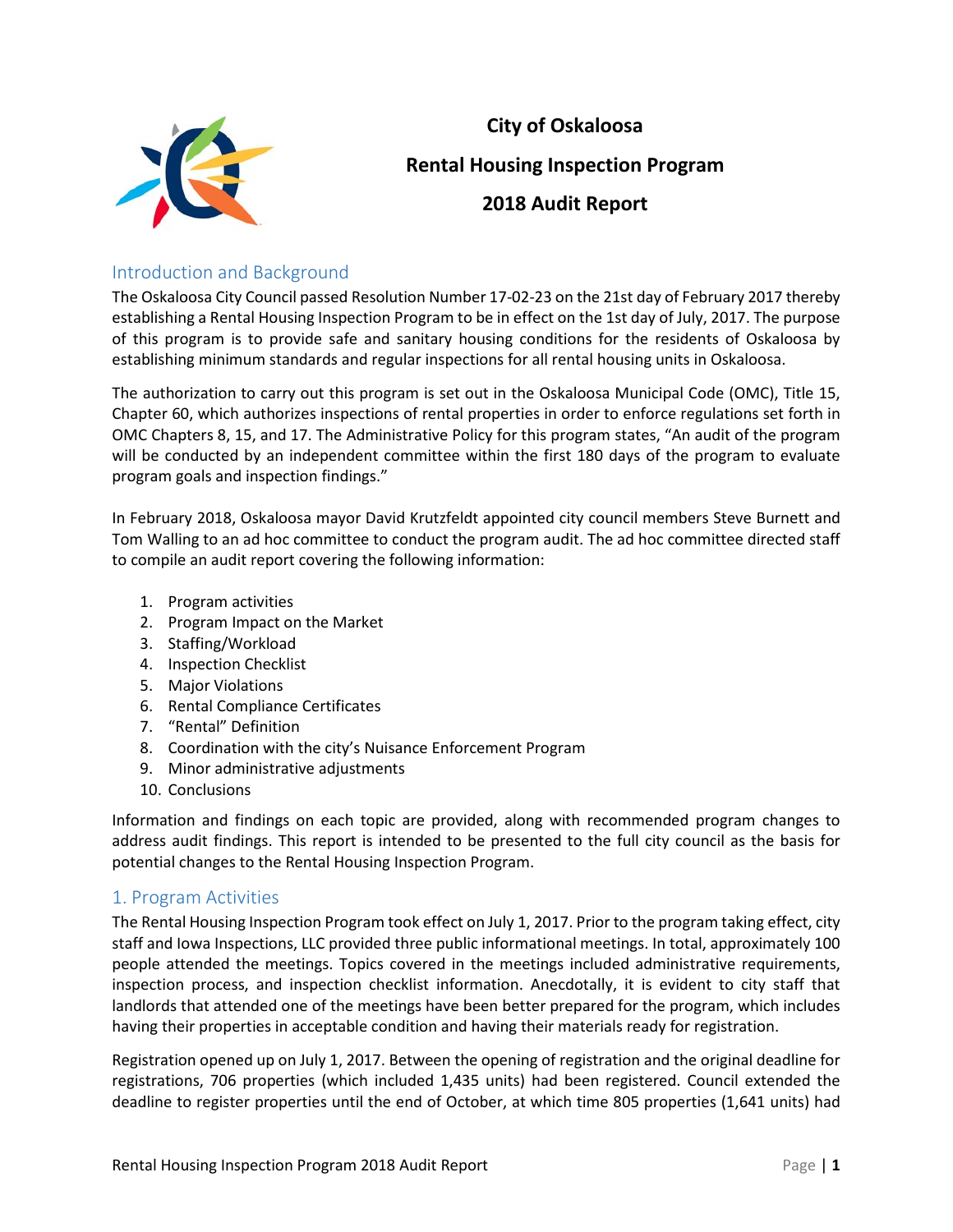been registered in the program. As of the writing of this report 836 properties (1,694 units) had been registered, but 30 properties (41 units) have ceased being rentals and withdrawn from the program.

The first inspections were conducted in September, 2017. The volume of inspections conducted slowly increased each of the first three months of the program to a point where in December, 2017, 45 properties were inspected or re-inspected. As shown in the table below, a total of 185 properties, which includes 337 individual rental units, have been inspected from the beginning of the program through the end of February, 2018. Approximately one-third of properties passed their first inspection.

#### **Rental Inspection Summary September 2017 through February 2018**

|                             | Properties Units |     |
|-----------------------------|------------------|-----|
| Passed 1st Inspection       | 62               | 86  |
| Failed 1st Inspection       | 123              | 251 |
| Passed Re-inspection        | 53               | 110 |
| <b>Failed Re-inspection</b> | 1                | 1   |
| Condemned                   | 3                | 8   |
| <b>Total Inspected</b>      | 185              | 337 |

According to direction provided by city council, properties with the worst condition rating according to the Mahaska County Assessor's website were identified first for inspection. Consequently, the majority of properties failed their first inspections. Initial inspections on properties considered "below normal" and worse are nearly complete. So, staff expects the proportion of properties that pass their first inspection to substantially increase in the coming months.

During the inspections, the most common violations have been inadequate number or improper placement

of smoke and CO detectors; blocked egress routes; excessive peeling exterior paint; outlets within six feet of a water source not having GFCI protection; and no pressure relief valve (PRV) on the water heater.

#### 2. Program Impact on the Housing Market

It is difficult to quantitatively measure the market effects of the program. Anecdotal evidence suggests several effects:

- 1. Properties are being sold from one landlord to another.
- 2. Properties are being sold on contract from landlords to tenants.
- 3. Neighbors and tenants are calling wanting properties inspected.
- 4. Rental properties are getting fixed up.
- 5. Rental properties are being vacated and no longer used as rentals.

The Mahaska County Assessor's office has kept track of sales that appeared to be driven by the Rental Housing Inspection Program. The Assessor tracked sales from landlords to tenants and between landlords. According to the Assessor's records, 30 residential properties were sold between July 2017 and February

| <b>Mahaska County Assessor Rental Property</b><br>Sales July 2017 to February 2018 |   |               |       |  |
|------------------------------------------------------------------------------------|---|---------------|-------|--|
|                                                                                    |   | Deed Contract | Total |  |
| Landlord to Tenant                                                                 | 1 | 12            | 13    |  |
| Landlord to Landlord                                                               | 5 | 12            | 17    |  |
| Total                                                                              | 6 | 24            | ЗU    |  |

2018 due to the Rental Housing Inspection Program. Most of these sales were on contract, rather than by deed. There were slightly more properties sold to other landlords than properties sold to tenants, as shown in the table to the left. When this program was initiated, it was recognized that there would be significant effects

on the market. One of the predicted effects was that there would likely be a high number of contract sales. The committee recommends continuing to track contract sales, but does not recommend any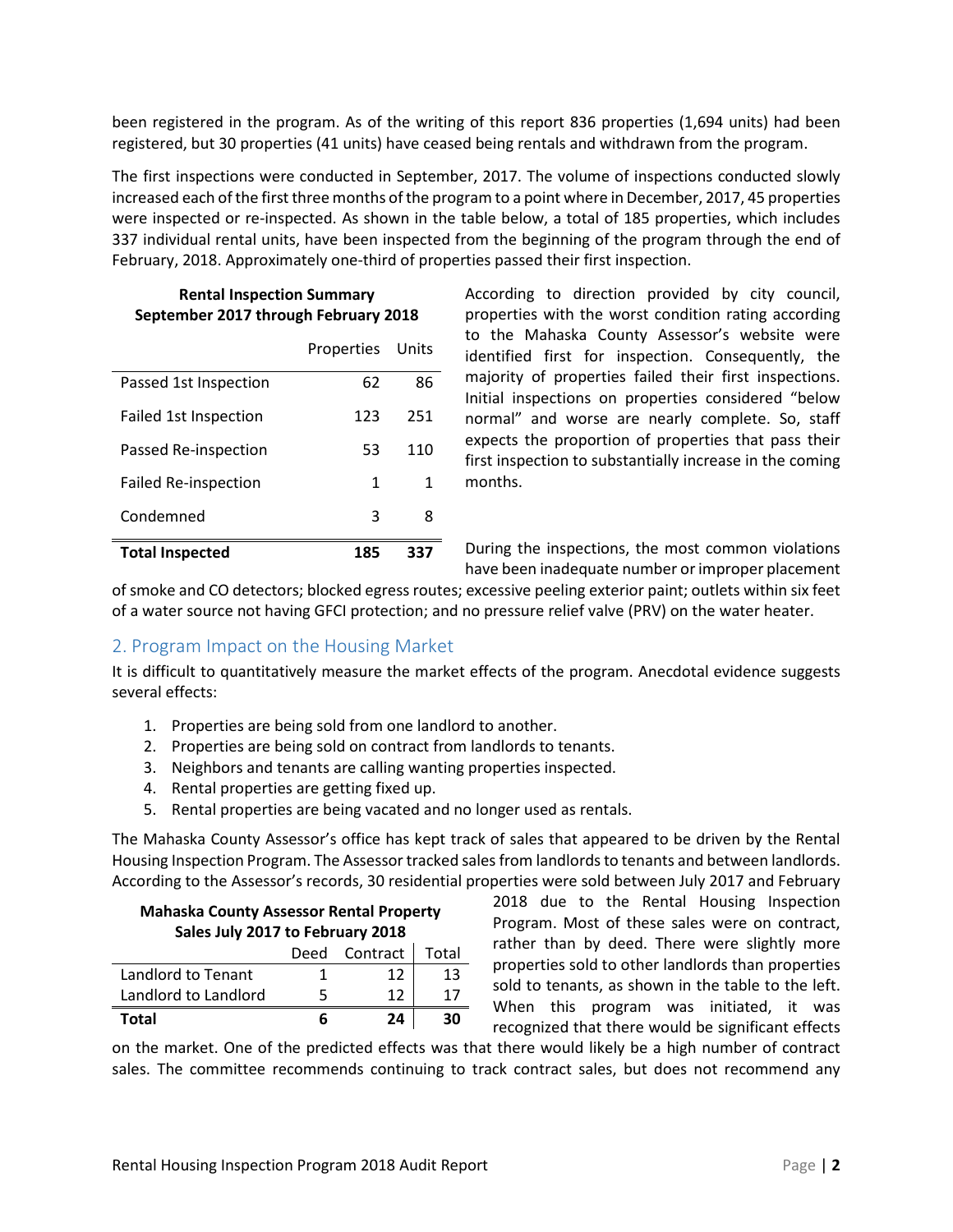changes to incorporate contact sales into the inspection program at this time. The committee recommends to re-evaluate upon the completion of the first cycle of initial inspections.

### 3. Staffing/Workload

Several different city staff members have spent time working on the Rental Housing Inspection Program. During the initial start-up, work was done primarily by the Development Services Director, City Manager, Building Inspector, Fire Chief, and City Attorney. Once the program was in effect, the primary staff members involved have been the Building Inspector, Development Services Administrative Assistant, City Attorney, and the Development Services Director. Between July 2017 and February 2018, over 790 staff hours were spent on this program. In actuality, the number of total staff hours spent on the program is higher, as other city staff have also spent time on the program. This equates to an average of approximately 23 hours per week, more than 13 hours per week above initial program workload estimates. This program is presently being subsidized by property taxes rather than user fees.

Staff expects the weekly hours spent on the program to decrease significantly over the next few months with goals of spending 10-12 hours per week on the program. In January and February, staff spent an average of 13 hours per week on the program. It is important to reduce the total amount of time spent on this program so that other Development Services programs and activities can be given the attention needed. The committee recommends that the goal of 10-12 hours per week of staff time continue to be pursued, and that the annual program fees be re-evaluated after the first three-year inspection is completed to ensure rental registration revenues cover program costs.

One of the reasons for the high number of hours spent on the program during the initial months was due to the initial registration period. From the middle of August to the middle of October, the amount of time spent on registrations was very high.

In order to better manage workflow for this program and to reduce the number of times landlords have to submit registrations, it is recommended that the registration requirements of the program be changed. Instead of requiring all properties to be registered every year during a one-month registration period, it is recommended that landlord be required to register their property once every three years at the time of their inspection. This would eliminate the one-month overload of registrations and smooth them out over the entire year. Correspondingly, the committee recommends that the fee schedule be adjusted so that landlords can pay fees for all three years at the same time as filing their rental registration.

Iowa Inspections LLC is under contract with the City of Oskaloosa to perform the rental inspections. City staff has reviewed the contract, and with the information presently available finds that Iowa Inspections LLC is upholding its responsibilities under the contract. Iowa Inspections LLC has performed all of the rental inspections to date and expects Iowa Inspections LLC to continue to provide quality inspections and service to landlords and to the City of Oskaloosa. A few minor complaints have been received by the Development Services Director in regard to Iowa Inspections LLC. After having follow up discussions, the Development Services Director found the complaints to be from non-compliant landlords taking issue with the merits of the program itself, rather than the conduct of Iowa Inspections LLC.

#### 4. Inspection Checklist

Overall, the Rental Inspection Program Checklist seems to have set expectations and provided guidance to landlords about what will be inspected. There have been a few minor adjustments that are recommended to provide clarity and to address commonly found problems. These recommendations include:

1. Require landlord contact information to be visibly posted on site.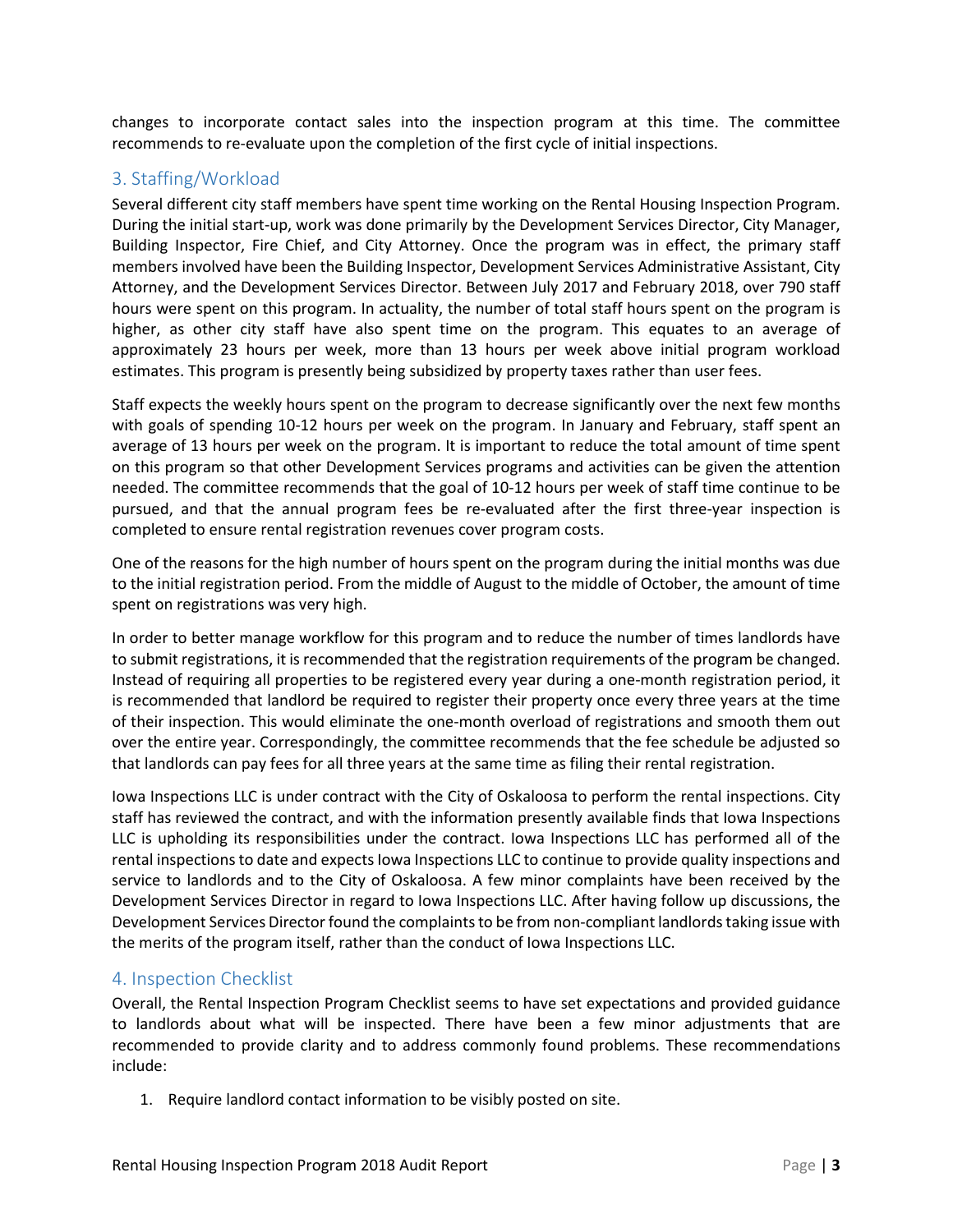- 2. Update fire extinguisher requirements to specify the difference between multi-family units and single-family units.
- 3. Update language on the location of smoke and CO detectors.
- 4. State that PRV are required on all water heaters and that the discharge pipe be no more than six inches above the floor.
- 5. Address fall hazards on open sided stairs.
- 6. State the need for egress routes to be clear and passable.
- 7. State that laundry dryer vent pipes need to be metal, not plastic.

#### 5. Major Violations

Through February 2017, three rental properties have been closed due to major violations. Major Violation are defined in the Administrative Policy as, "A violation of the rental housing code that if left as is would constitute an immediate threat to the life and/or safety of those living in the home (Examples could include: lack of or damaged water heater, boiler, or furnace flue; smoke detectors which are missing, inoperable, or are improperly placed; storage of flammable liquids in a dwelling; electrical cords, wiring, or equipment that has begun to fail due to being overloaded or damaged)."

Of the three properties found with Major Violations, none sought to remedy the violations within the required 48 hours, but rather chose to close down the rental property. Each of these properties were in a dilapidated, dangerous state, and were determined to be a threat to the tenants' safety.

The committee recommends that the Administrative Policy be revised to refer properties with Major Violations to the city's Building Official. The Building Official will then evaluate the property to determine if the building is unsafe for human occupancy under Oskaloosa Municipal Code 15.30, and will follow the appropriate procedures already laid out in code.

## 6. Rental Compliance Certificates

Under present operations of the rental inspection program, city staff issues a "Rental Compliance Certificate" after a property passes the inspection. This certificate is good for one, three, or four years depending on the number of inspections it took to pass. As of the end of February, no properties have been placed on the one-year inspection cycle, because no properties have failed "three or more" inspections as identified in the Administrative Policy.

The committee recommends that the Administrative Policy be revised to include a provision that requires all rental properties within the city to have a valid Rental Compliance Certificate. All registered properties will be issued a "Temporary Provisional Rental Compliance Certificate." With the requirement of a compliance certificate, it will be clearer that a revocation of the certificate means that the property cannot be rented. The committee recommends that compliance certificates be revoked if the property fails three inspections, if Major Violations have not been remedied within 48 hours, if the landlord fails to schedule a required inspection, or if the landlord fails to comply with registration requirements.

## 7. "Rental" Definition

When the Rental Housing Inspection Program was first being put together, it was recognized that there would be landlords that would try to find a way around registering their properties and complying with the program. A few of the situations that the program has run into, include:

1. A church insisting that the parsonage for their pastor is not a rental. Several churches have registered their parsonage. One church has not and has sent their attorney's opinion that the parsonage does not need to be registered.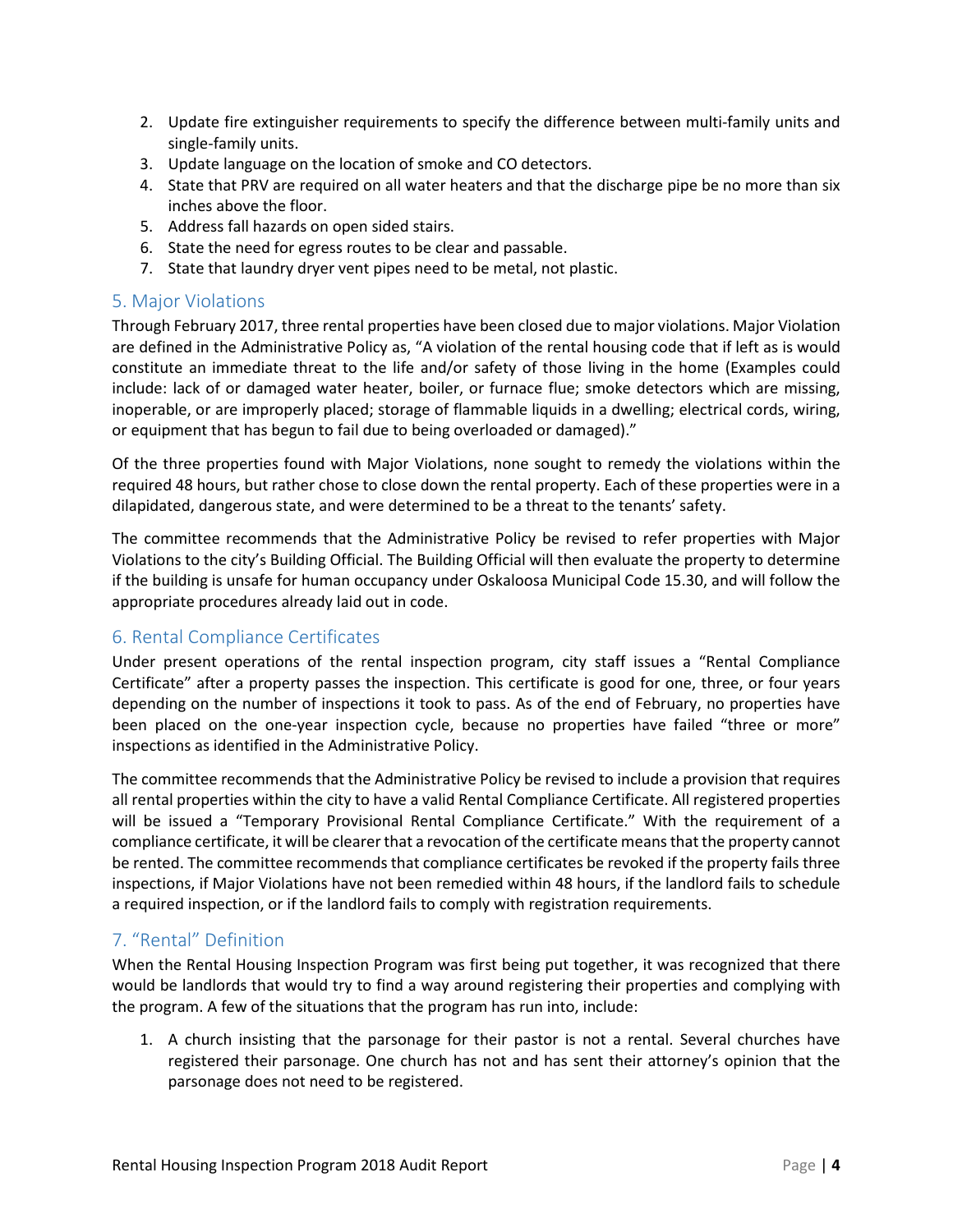- 2. Property owners registering their properties as rentals, and then once they receive an inspection notice, selling the property to the tenant on contract prior to an inspection taking place.
- 3. Property owner registering his property as a rental, and then once he received an inspection notice, claimed that he was no longer accepting any form of rent from the people living in the property. Tenants stated to the city's Building Inspector that they were not paying rent.

The Administrative Policy defines "Rent" as, "Any form of payment, including but not limited to cash, services, or other valuable considerations, provided as a condition of occupying a dwelling not owned by the occupant."

The Administrative Policy defines "Rental Property" as, "Any structure that includes a dwelling unit that is being held out or offered for rent or is currently being let for rent and occupied by any person who is not the owner of the premises, except that the following properties shall not be regarded as rental properties under this program:

- a. Dwellings owned by the local, state, or federal governments.
- b. Hotels, as defined by Chapter 137 of the Iowa Code.
- c. Dormitory rooms of higher education institutions.
- d. Nursing homes, long-term care, and medical care facilities."

The committee recommends that church parsonages be added to the list of exempted properties, and also recommends a notarized affidavit be filled with the city for properties that are occupied by someone other than the owner for more than 30 days per year and that are suspected of being a rental property.

## 8. Coordination with the city's Nuisance Enforcement Program

The Rental Housing Inspection Program has been successfully used in many situations to compel property owners to clean up nuisances. The city's Nuisance Enforcement Program, administered by the Fire Department, responds to complaints and proactively addresses nuisances throughout the community. However, it is impossible for the Nuisance Program to address every violation across town. To ensure that nuisances are effectively and efficiently addressed, coordination between these programs is important.

Rental properties that receive a nuisance complaint are first addressed by the Fire Department by standard nuisance protocols. If the nuisance violation is not addressed, the property/violation is typically referred to the city attorney for legal action. The committee is recommending that for rental properties, provisions be made in the Administrative Policy that nuisance violations on rental properties that are not remedied within the time allotted by the Fire Department be referred to the Rental Inspection Program and addressed as a rental complaint. This would then trigger a rental inspection, with the possibility of revoking the Rental Compliance Certificate if the property fails three inspections. This is another way to compel property owners to address nuisances, while avoiding the costly and time consuming route of court action.

Once a nuisance rental property is referred to the Rental Inspection Program, the landlord would be notified through the next mailing of inspection notices, which would be as soon as two days and up to 30 days following the referral.

## 9. Minor Administrative Adjustments

Overall from a staff perspective, the Administrative Policy and forms created in the appendices have worked relatively well for the first six months of the program; however, there have been a few instances where it would be helpful to make minor administrative adjustments to the forms contained in the appendices. Typically, after evaluating a perceived problem with a city form, the department head will authorize an administrative change to the form; simple changes to these forms typically do not require